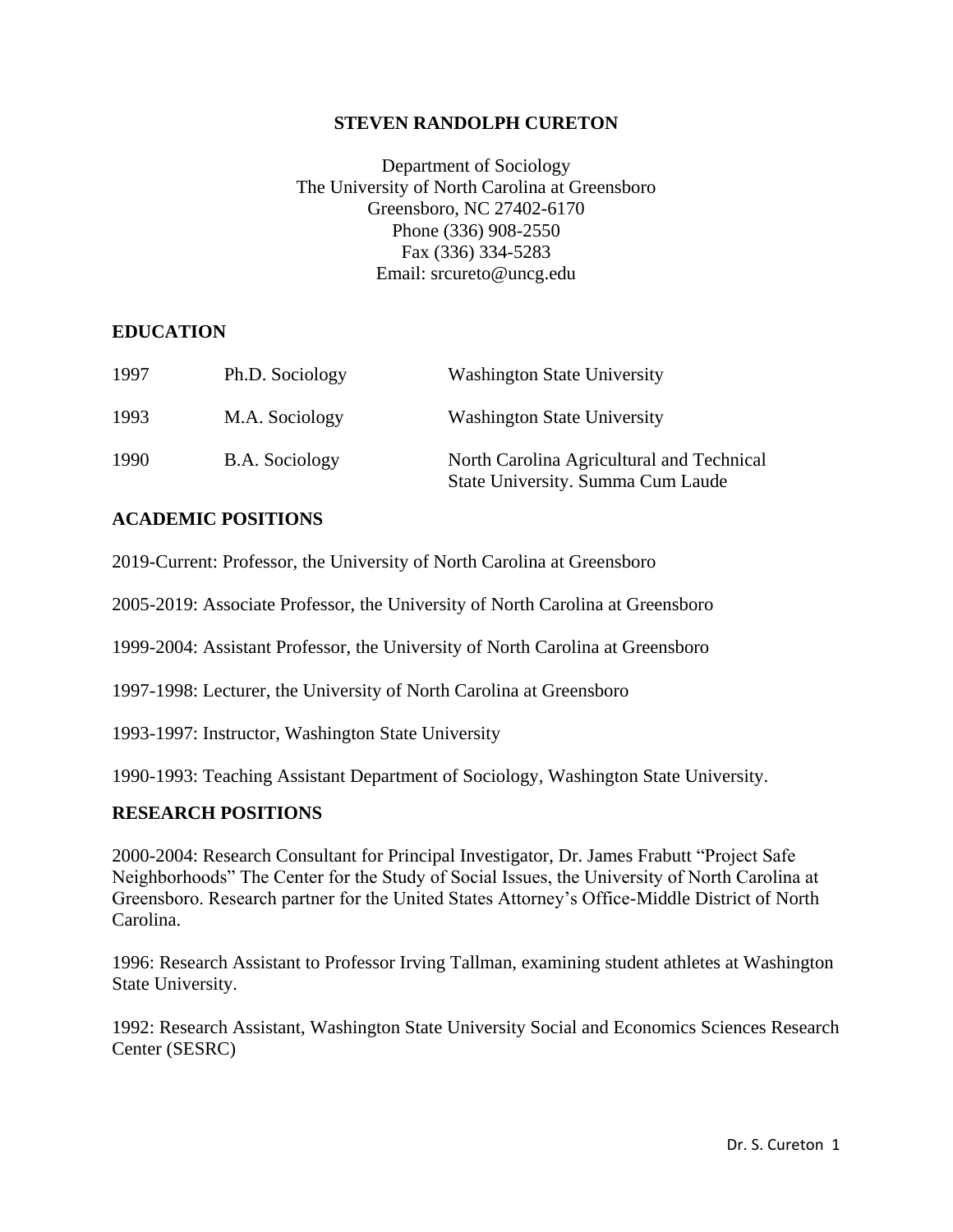## **RESEARCH AND TEACHING INTERESTS**

African American Masculinity Deviance and Juvenile Delinquency African American Gangs in America Gangs African American Homicide in Urban Areas Criminology Race and Mass Shootings **African American Criminology** Race and Deviant, Criminal Violent Subcultures African American Social Thought Race and the Criminal Justice System Race and Life Course Outcomes Ethnography

## **PUBLICATIONS**

### **Books**

Cureton, Steven (under contract). **Liberation Movements and Black-on-Black Survival Love: It's No Ordinary Love**. New York: Peter Lang (hard cover peer reviewed)

Cureton, Steven (forthcoming). **Racial Reconciliation: Black Masculinity, Societal Indifference and Church Socialization**, New York: Peter Lang (hard cover peer reviewed).

Cureton, Steven (2019). **The Social Construction of Black Masculinity: An Ethnographic Study.** New York: Peter Lang Publishing (hard cover peer reviewed).

Cureton, Steven (2011). **Black Vanguards and Black Gangsters: From Seeds of Discontent to a Declaration of War**. Maryland: University Press of America division of Rowman and Littlefield **(hardcover; peer reviewed)**.

Cureton, Steven (2008). **Hoover Crips: When Cripin' Becomes a Way of Life.** Maryland: University Press of America division of Rowman and Littlefield **(paperback; peer reviewed)**.

### **Academic Journal Articles**

Cureton, Steven (2017). CHIRAQ: Oppression, Homicide, Concentrated Misery, and Gangsterism in Chicago. **Journal of Gang Research,** 22(1):1-18.

Cureton, Steven and Wilson, C.T. (2012). The Deceptive Black Knight Campaign: Clique Loyalty and Sexual Conquest. **Journal of Black Masculinity**, 2(3):1-24.

Cureton Steven (2011). Night-Crawlers: The Potential Health Risks Associated with Criminogenic Masculinity and Clubbing. **Journal of Black Masculinity**, 2(1):135-151.

Cureton, Steven (2010). Lost Souls of Society Become Hypnotized by Gangsterism. **Journal of Gang Research**, 18(1):39-52.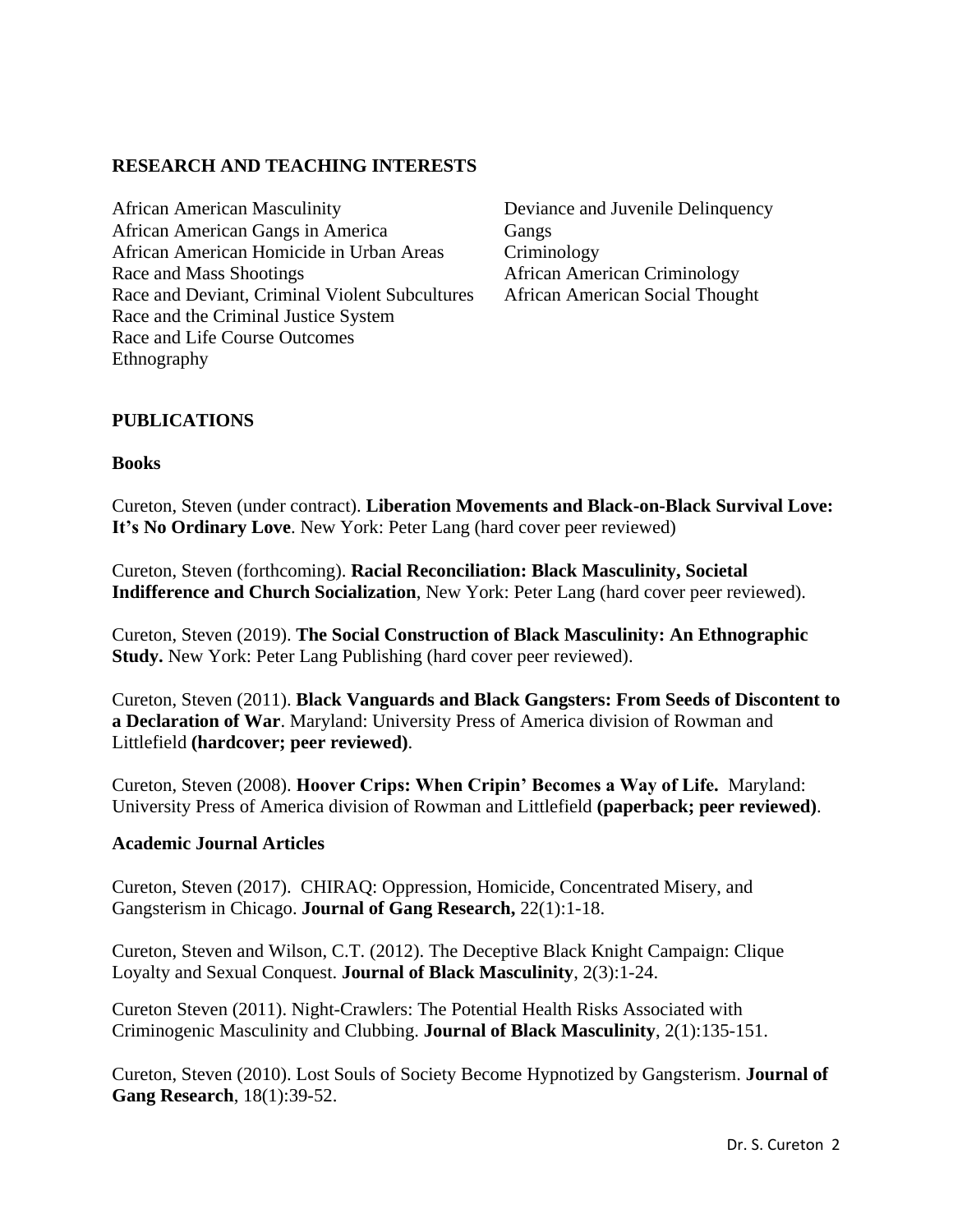Cureton, Steven (2009). Something Wicked This Way Comes: A Historical Account of Black Gangsterism Offers Wisdom and Warning for African-American Leadership. **Journal of Black Studies,** 40(2):347-361.

Cureton, Steven and Rochelle Bellamy (2007). Gangster 'Blood' Over College Aspirations: The Implications of Gang Membership for one Black Male College Student. **Journal of Gang Research,** Spring/Winter Volume 14(2):31-39.

Cureton, Steven (2003). Race Specific College Student Experiences on a Predominantly White Campus. **The Journal of Black Studies,** 33(3):295-311.

Cureton, Steven (2002). An Assessment of Wilson and Frazier's Perspectives on Race and Racial Life Chances. **African-American Research Perspectives,** 8(1):47-54.

Cureton, Steven (2001). An Empirical Test of the Social Threat Phenomenon: Using 1990 Census and Uniform Crime Reports. **Journal of Criminal Justice,** 29(2):157-166.

Cureton, Steven (2000). Justifiable Arrests or Discretionary Justice: Predictors of Racial Arrest Differentials. **Journal of Black Studies**, 30(5):703-719.

Cureton, Steven (1999). Differential Black/White Arrest Rates: Offending Behavior or Discretionary Justice. **African-American Research Perspectives,** 5(1):74-80.

Cureton, Steven (1999). Gang Membership: Gang Formations and Gang Joining. **Journal of Gang Research**, 7(1):13-21.

## **Chapters in Books or Edited Volumes**

Cureton, Steven (2019). Introduction: Black Masculinity and Social Justice: Reverence of Life, Victimization, and Death. In Ransaw, Gause and Majors (eds.) **Handbook of Research on Black Males,** Michigan: Michigan State Press.

Cureton, Steven (2019). Hoovers and Night Crawlers: When Outside In Becomes Inside Out. In Ransaw, Gause, and Majors (eds.) **Handbook of Research on Black Males,** Michigan: Michigan State Press.

Cureton, Steven (2017). Hulking Out: White Males' Response to Bullying, Humiliation, Rejection, Isolation and Perceived Injustice in an Academic Setting, pages 223-237. In Gause (ed.) **Leadership, Equity, and Social Justice in American Higher Education: A Reader**, New York: Peter Lang.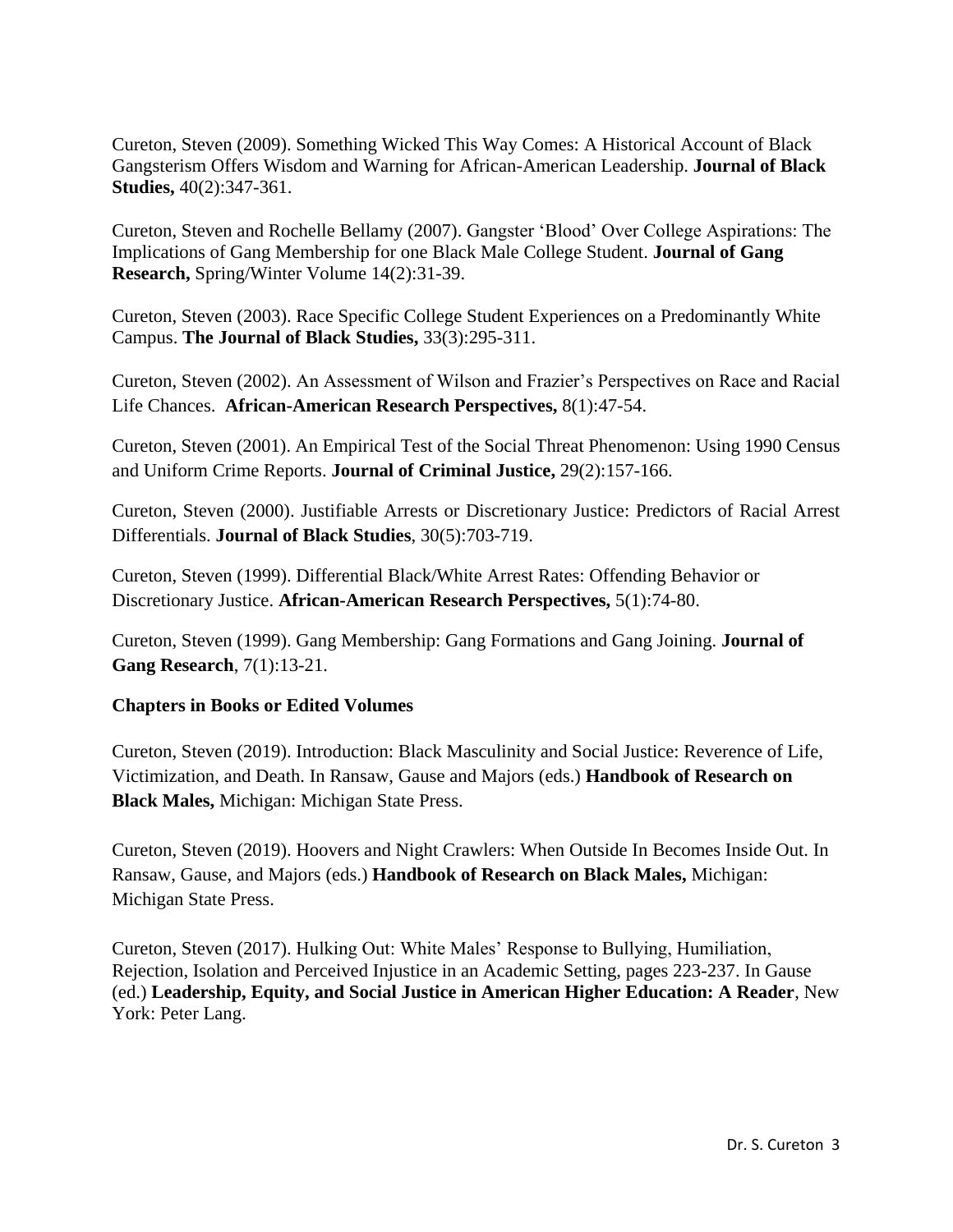### **Chapters in Books or Edited Volumes REPRINT**

Cureton, Steven. (2014). Night-Crawlers: The Potential Health Risks Associated with Criminogenic Masculinity and Clubbing. **Reprint** in Gause (ed.) **Black Masculinity in America: Can I get a Witness?** Florida: Book Locker. Original appears in the **Journal of Black Masculinity**. 2(1):135-151.

### **Chapters in Books or Edited Volumes**

Cureton, Steven (2002). Introducing Hoover: I'll Ride for you Gangsta, pages 83-100. In Huff's (ed.) **Gangs in America III.** California: Sage.

Cureton, Steven (2000). Determinants of Black/White Arrest Differential: A Review of the Literature, pp. 65-72. In Markowitz and Brown's (eds.) **The System in Black and White: Exploring the Connections Between Race, Crime and Justice**. Connecticut: Praeger Publishers.

Cureton, Steven (2000). Female Gangs in America: Essays on Girls, Gangs, and Gender. Meda Chesney-Lind and John Hagedorn (eds.). **Contemporary Sociology**. 29:749-751.

### **Other Publications**

Stringer-Cunningham, Ebonie, Cureton, Steven, and Aldridge, Daniel (2014). Continuing the Conversation on Freedom Summer. **The Griot: The Newsletter of the Association of Black Sociologists, pp. 9-12.**

### **Section Editor:**

Ransaw, Theodore and Gause, C.P., (eds.) **Handbook of Research on Black Males,** Michigan: Michigan State Press (2019). I was invited to be a section editor and I contributed two chapters for research involving expressions of black masculinity and/or criminal and social justice for black males. My duties were to select 4 authors to contribute manuscripts of value concentrating on the lived experiences of black males within the context of social justice and criminal justice issues. The following authors were recruited by me, and editing completed. All contributions for the handbook were subjected to a peer review process.

Collins, Armondo (2019). The Media Assault on the Black Male: Echoes of Public Lynching and Killing the Modern Terror of Jack Johnson. In Ransaw, Gause and Majors (eds.) **Handbook of Research on Black Males,** Michigan: Michigan State Press.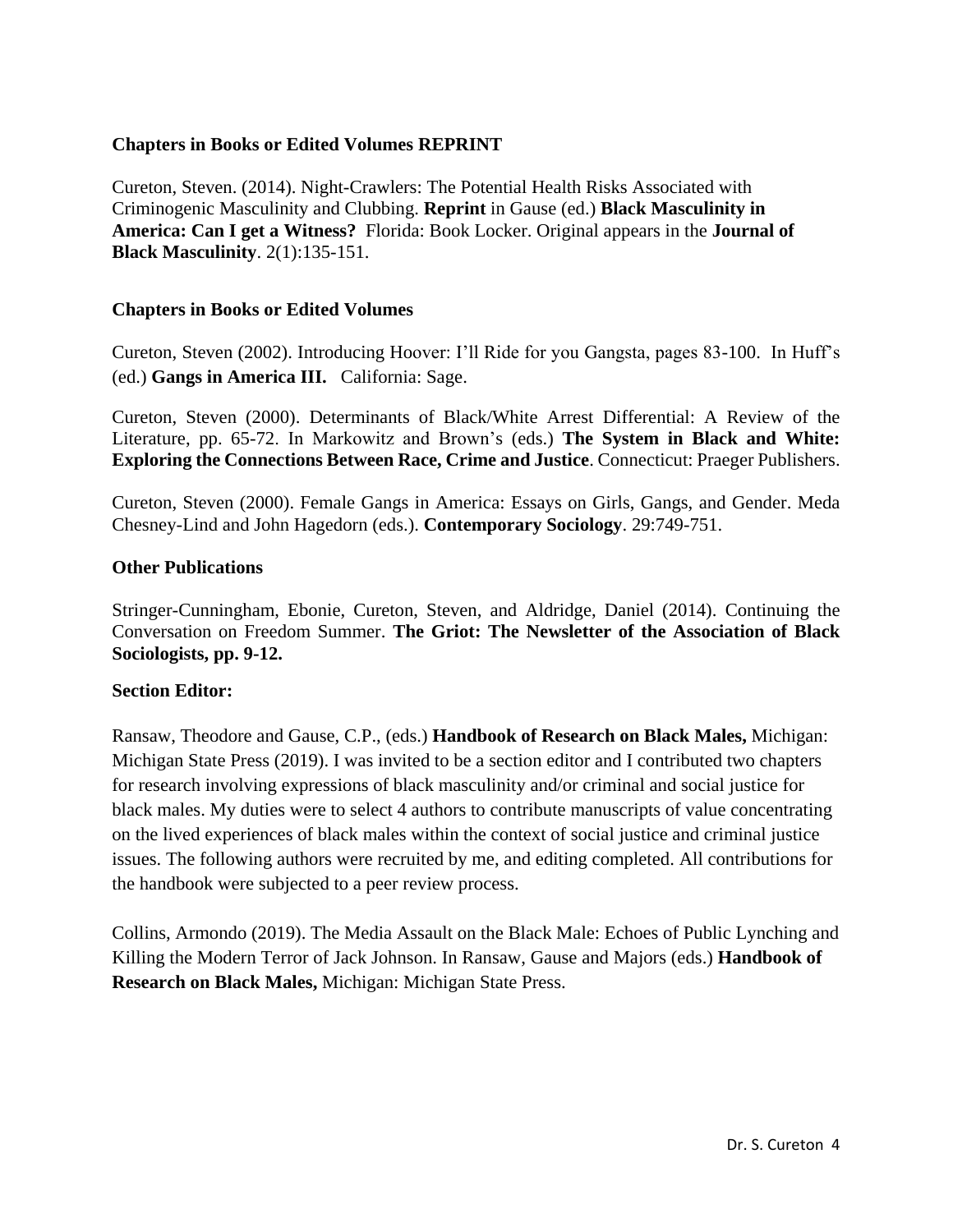### **Section Editor:**

Dennis, Kimya (2019). Black male suicide: Inward expressed frustration and aggression. In Ransaw, Gause and Majors (eds.) **Handbook of Research on Black Males,** Michigan: Michigan State Press.

Monell, Jack (2019). A Preliminary Examination of Hegemonic Masculinity: Definitional Transference of Black Masculinity Effecting Lethal Tactics against Black Males. In Ransaw, Gause, and Majors (eds.) **Handbook of Research on Black Males, Michigan:** Michigan State Press.

Simpkins, LaWanda (2019). Victimized VICTIM: The Consciousness of Black Femininity in the Image of Masculinity. In Ransaw, Gause, and Majors (eds.) **Handbook of Research on Black Males,** Michigan: Michigan State Press.

## **PROFESSIONAL PRESENTATIONS**

Cureton, Steven (2017). CHIRAQ: Oppression, Homicide, Concentrated Misery, and Gangsterism in Chicago. **North Carolina Sociological Association Annual Conference,** High Point, N.C. February 17, 2017**.**

Cureton, Steven (2016). Repairing Public Trust in Policing: An African-American Criminologist's Perspective Concerning Reasonable Policing. **North Carolina Criminal Justice Association, Annual Conference**. Raleigh N.C. February 4-6, 2016.

Cureton, Steven (2015). Breathing Life into African-American Criminology and Criminal Justice. Session Chair and Presenter: Ethnicity, Culture and Criminal Justice: **North Carolina Criminal Justice Association Annual Conference,** Raleigh N.C**.** February 5-7, 2015.

Cureton, Steven (2014). Wickedly, Black: White Cultural Infusion Breeds Killing Campaigns. **44th Annual Conference Association of Black Sociologists**, Charlotte, N.C. October 23-25, 2014.

Cureton, Steven. (2014). Night Crawling: A Health Hazard. **North Carolina Sociological Association Annual Conference,** Charlotte, N.C. April 2, 2014**.**

Cureton, Steven (2012). Suffering the Consequences of Gangsterism Alone**. Emerging Leaders Mentorship Annual Program,** UNC-Charlotte. Charlotte, N.C. July 31, 2012.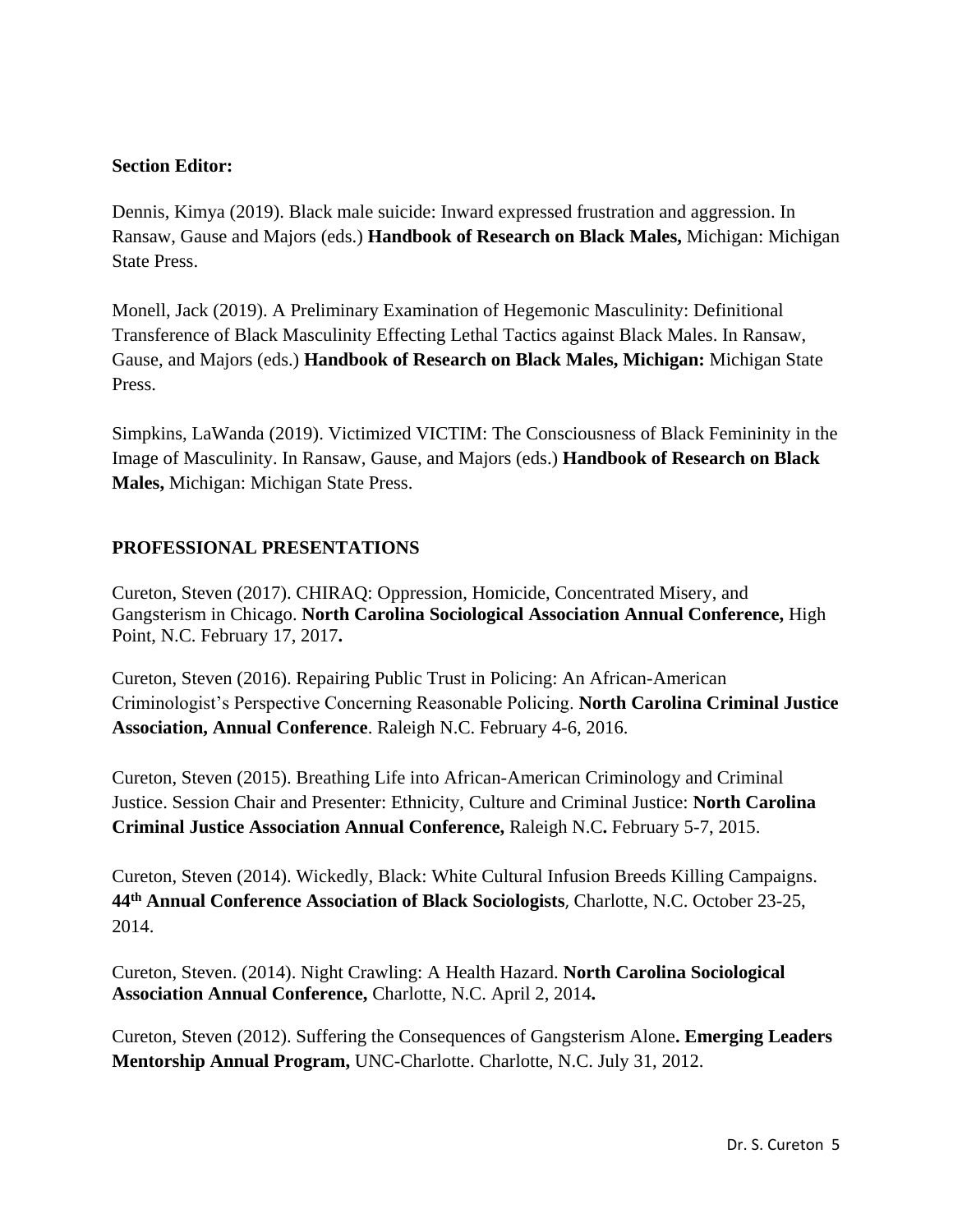## **PROFESSIONAL PRESENTATIONS**

Steven, Cureton (2012). Hypnotized by Gangsterism: Liberating Our Youth From Fatal Gangsterism, **North Carolina Criminal Justice Association Annual Conference**, Raleigh, N.C. February 16-18, 2012.

Cureton, Steven (2011). Gang Prevention. **Emerging Leaders Mentorship Annual Program,** UNC-Charlotte. Charlotte, N.C. June 13, 2011.

Cureton, Steven (2009). Now I lay You Down to Sleep. **Council on Adolescents of Catawba County: Pregnancy Prevention.** Catawba County N.C. May 15, 2009.

Cureton, Steven (2009). Hoover Crips: When Cripin' Becomes a Way of Life, **North Carolina Juvenile Justice Institute 8th Annual Conference**. Chapel Hill, N.C. March 3, 2009.

Cureton, Steven (2007). Chair of Session 261: Author Meets Critic. Street Gang Patterns and Policies, by Malcolm Klein and Cheryl Maxson. **American Society of Criminology Annual Conference**. Atlanta, Georgia, November 15, 2007.

Cureton, Steven (2007). Crews, Cliques, Posses, Near Groups and Criminal Street Gangs, **Public Defender's Annual Conference.** Wrightsville Beach, North Carolina May 16-18, 2007.

Cureton, Steven (2006). Views from the Field: South Central's Hoover Crip Phenomenon, **American Society of Criminology Annual Conference**. Los Angeles, California, November 1- 4, 2006.

Cureton, Steven (2003). Message to the Black Man. **Shades of Color Annual Conference**, the University of North Carolina at Greensboro. Greensboro, N.C. March 1, 2003.

Cureton, Steven (2001). Flawed Bridges to Diversity. **Shades of Color Annual Conference**, the University of North Carolina at Greensboro. Greensboro, N.C. March 17, 2001.

Cureton, Steven (2000). Hoovers from South Central Los Angeles. **American Society of Criminology Annual Conference.** Los Angeles, California. November 15-19, 2000.

Cureton, Steven (2000). Situational Circumstances Affecting African-American Academic Performance. **11th Annual Conference on African-American Culture and Experience (CACE)**. The University of North Carolina at Greensboro. Greensboro. N.C. March 30-31, 2000.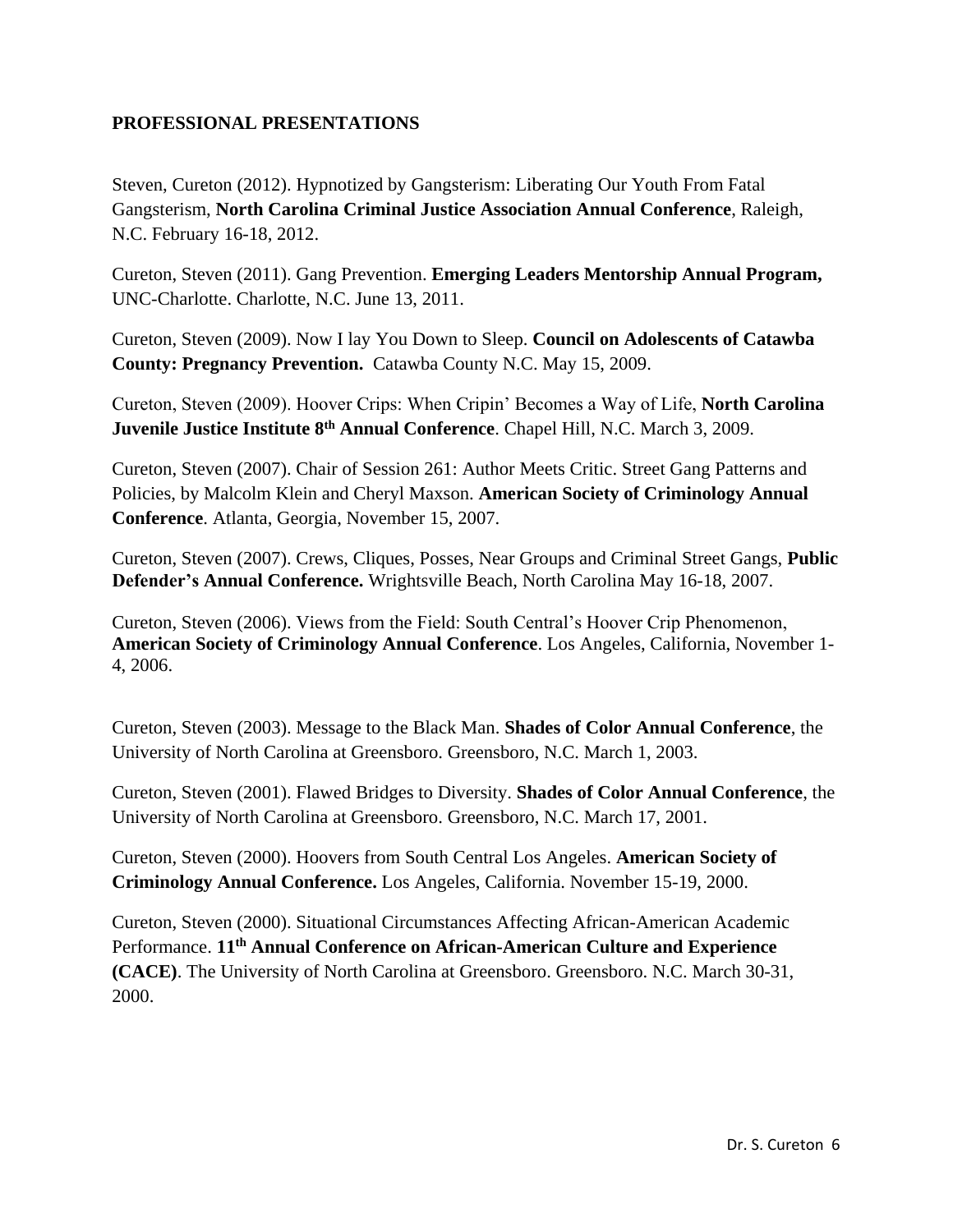## **PROFESSIONAL PRESENTATIONS**

Cureton, Steven (2000). Crip'in on Hoover. **11th Annual Conference on African-American Culture and Experience (CACE)**. The University of North Carolina at Greensboro. Greensboro N.C. March 30-31, 2000.

Cureton, Steven (1998). Choosing the Gang: A Review of the Literature. **American Society of Criminology Annual Conference**. Washington D.C. November 11-14, 1998.

Cureton, Steven (1997). Determinants of Black-to-White Arrests in the United States, 1980 and 1990. **American Society of Criminology Annual Conference.** San Diego, California, November 19-22, 1997.

Cureton, Steven (1997). Feeling What You Learn. **American Society of Criminology Annual Conference.** San Diego, California**.** November 19-22, 1997.

### **INVITED ADDRESSES**

Cureton, Steven (2019). The Evolution of Blackness. **Negro Achievement Week,** Hosted by The Alpha Delta Zeta Chapter of Omega Psi Phi, The University of North Carolina, Greensboro, February, 12, 2019.

Cureton, Steven (2018). The Church and Social Justice. **Sanctuary Charlotte Church**, Charlotte North Carolina, February 4, 2018.

Cureton, Steven (2018). A Protest Spirit. **Black History Month Kick-Off**. Winston Salem State University. Winston Salem, N.C. February 1, 2018.

Cureton, Steven (2017). Am I Righteous Enough to Exist Equally in America? **Reynolds Lecture sponsored by the Department of Religious Studies, Greensboro College**, Greensboro, N.C. October 26, 2017.

Cureton, Steven (2017). Here is What They Think About You. **Project M.A.R.C.H sponsored by North Carolina Agricultural and Technical State University**, April 18, 2017.

Cureton, Steven (2017) Can We Talk: A Conversation about Race and Where do we Go from Here, **Christ Church Greensboro,** January 23<sup>rd</sup>, 2017 (introductory remarks and panelist).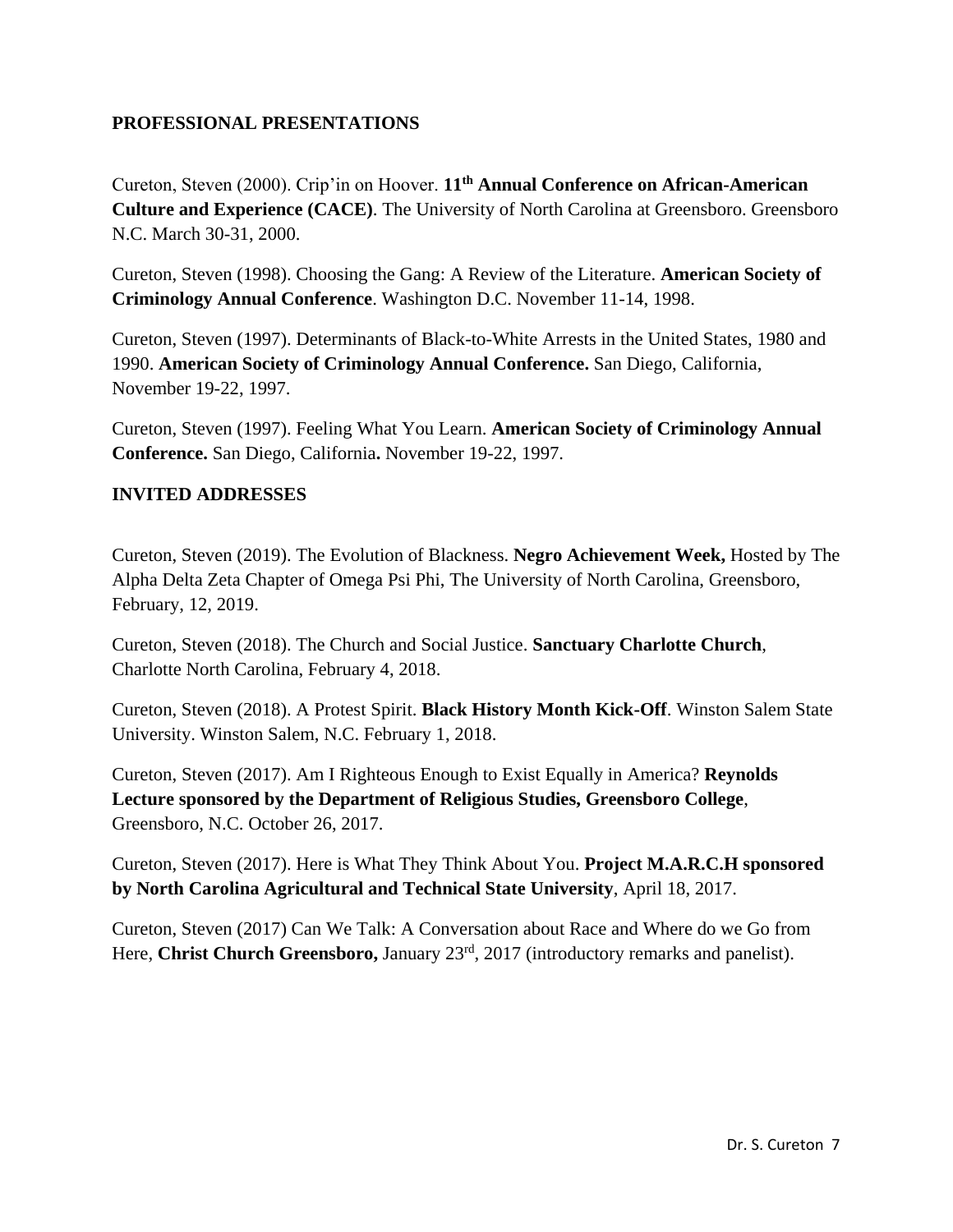### **INVITED ADDRESSES**

Cureton, Steven (2016). Change the Culture Change the World. Living with Power and Purpose: North Carolina Young Adult Conference. **Sharpe Road Church of Christ**. Greensboro N.C. Friday September 23, 2016.

Cureton, Steven (2015). A Time to Listen: A Conversation about Race, the Church and Where do we go from here, **Christ Church Greensboro**. Greensboro, N.C. January 28th 2015.

Cureton, Steven (2014). Race Work: The Meaning of Race and How it Matters**, Diversity Awareness and Dialogue. Presentation, Leadership Greensboro sponsored by the Chamber of Commerce**, November 11, 2014.

Cureton, Steven (2014). Freedom Summer Remembered: Emerging Issues, Policy Paradigms, and the Role of Human Rights; **Conference Panelist Plenary Session; 44th Annual Conference Association of Black Sociologists,** Charlotte, N.C. October 23-25, 2014.

Cureton, Steven (2010) The Social Revolution of Hip-Hop: **The Hip-Hop Summit: Music Culture and Politics.** Winston-Salem State University. March 19, 2010.

Cureton, Steven (2010)**. The Inspirational Phenom: From a Neo-Soul Perspective,** Women's Empowerment Summit. University of North Carolina at Greensboro. March 16, 2010.

Cureton, Steven (2010). A His-Story of Black Gangsterism in South Central's Gangland. **University Honors Lecture Series, North Carolina Agricultural and Technical State University**, January 25, 2010.

Cureton, Steven (2009). The Emergence of Gangster Rap: **The Hip-Hop Summit: Music Culture and Politics.** Winston-Salem State University. February 13, 2009.

Cureton, Steven (2009). American Politics and the 21st Century University; **The Inclusive Community Task Force**. President Barack Obama Inauguration. January 20, 2009.

Cureton, Steven (2007). "Jim Crow Had a Daughter Named Jena**" Sponsored by Alpha Delta Zeta Chapter of Omega Psi Phi Fraternity Incorporated and the Pi Zeta Chapter of Alpha Phi Alpha Fraternity Incorporated** (both are respective undergraduate historically black fraternities chartered at the University of North Carolina at Greensboro).

Cureton, Steven (2006). Because You Are Young Gifted and Black, **Young Gifted and Black Program Sponsored by Department of Housing and Residence Life of North Carolina Agricultural and Technical State University**. February 28, 2006.

Cureton, Steven (2006). "Making Better Decisions, Consequences and Less than Ideal Outcomes" **Youth Crime Day Watch Camp**.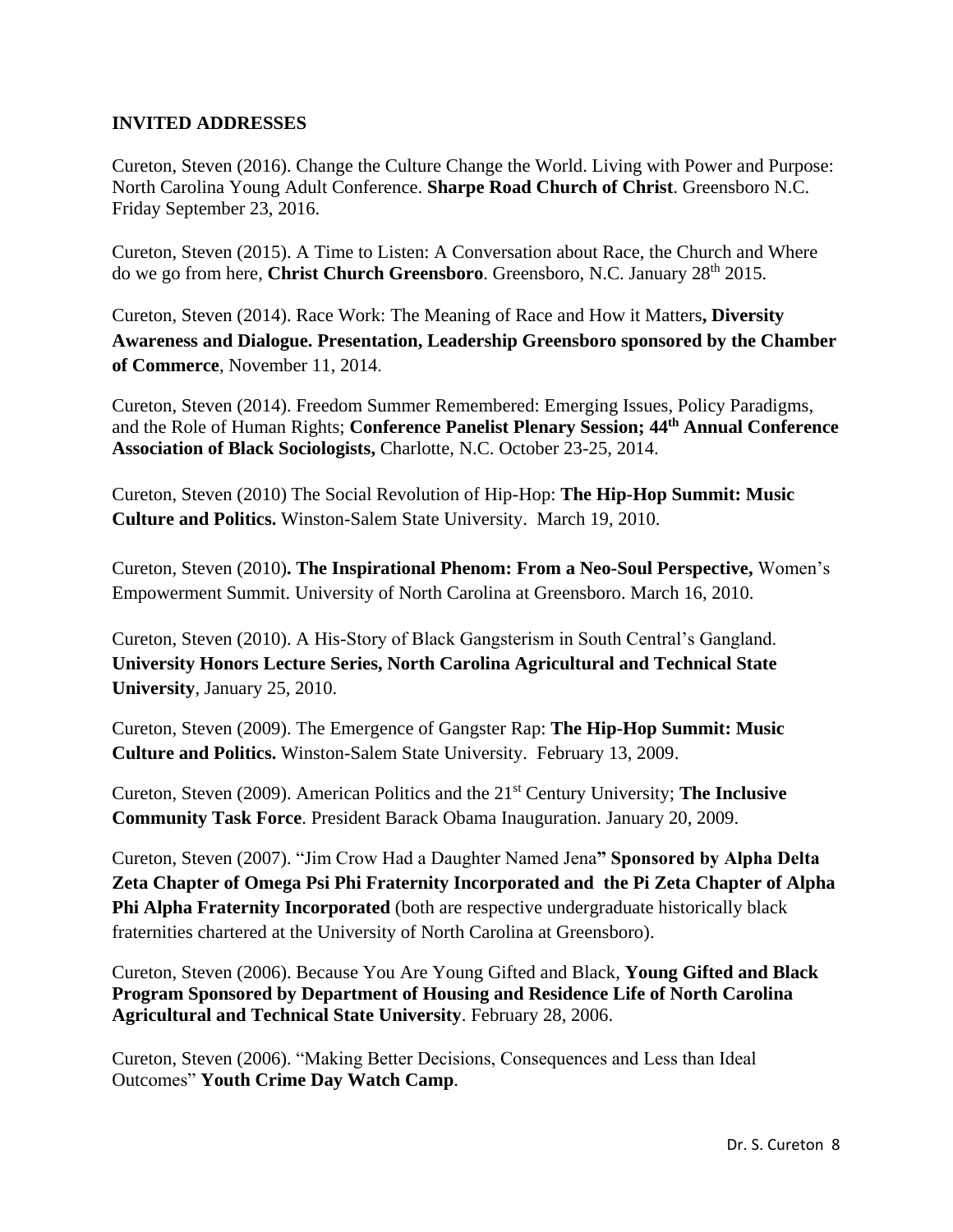Cureton, Steven (2006). What Do We owe to Our Sons? **Achievement Week Program. Hosted by the graduate chapter, Tau Omega Chapter of Omega Psi Phi Fraternity Incorporated**. November 19, 2006.

Cureton, Steven (2005). Unplugged From the Gospel, **Founder's Week Program. Hosted by the undergraduate chapter, Mu Psi Chapter of Omega Psi Phi Fraternity Incorporated**, November 15, 2005, North Carolina Agricultural and Technical State University.

Cureton, Steven (2005). An Open Letter to My Son. **Hosted by the graduate chapter, Beta Kappa Kappa Chapter** of Omega Psi Phi Fraternity Incorporate, Morehead Family Center. High Point North Carolina. November 6, 2005.

Cureton, Steven (2005). The Elements of Diversity. **Program Sponsor National Pan-Hellenic Council and Theta Nu Xi.** The University of North Carolina at Greensboro, February 12, 2005.

Cureton, Steven (2002). The Apology. **Communities and Schools Program at Ben L. Smith High School,** Greensboro, N.C. October 23rd, 2002.

Cureton, Steven (2002). What We Look For in a New Assistant Professor. **Preparing Future Faculty Initiative North Carolina State University. Department of Sociology and Anthropology**, Raleigh, N.C. January 11, 2002.

Cureton, Steven (2001). Your Pain Does Not Excuse You. **Support our Students (SOS) Initiative,** Ferndale Middle School, High Point, N.C. December 18, 2001.

Cureton, Steven (2001). Consequences of Your Actions. **Managing Access for Juvenile Offender Resources (MAJORS),** Greensboro, N.C. December 4, 2001.

Cureton, Steven (2000). No More. **Take back the Night Rally**. The University of North Carolina at Greensboro, Greensboro, N.C. August 29, 2000.

Cureton, Steven (2000). What If and One Moment in Time. **47th Annual Mid-Atlantic Regional Jack and Jill of America Incorporated Teen Conference,** Lynchburg VA, June 23, 2000.

Cureton, Steven (2000). Crip'in on Hoover: A Gangster's Perspective. **Department of Sociology Colloquium. Washington State University.** Pullman WA, April 7, 2000.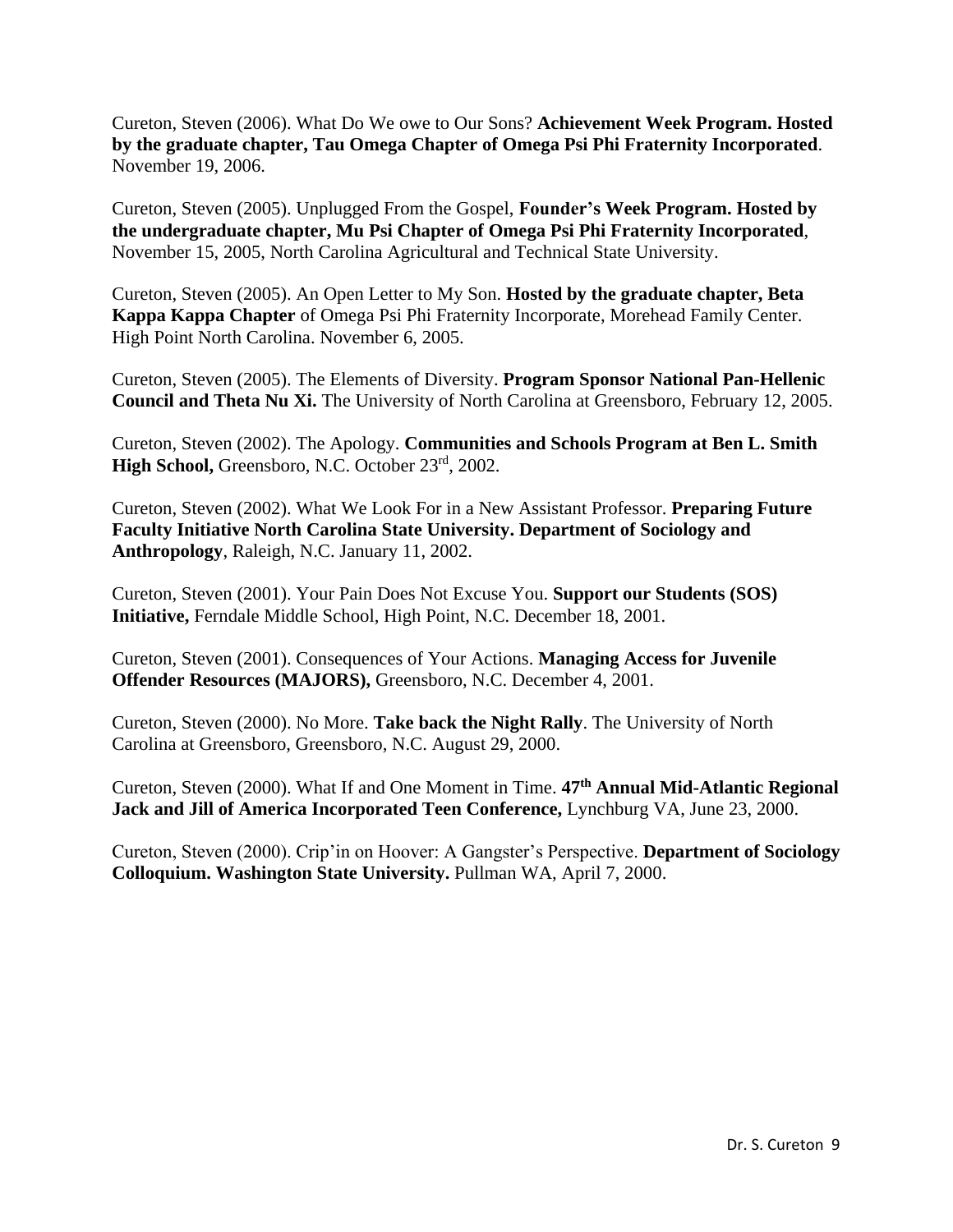### **PANELIST, GUEST LECTURES, READING GROUP FACILITATOR and Moderator**

Cureton, Steven (2019). **Creating Inclusive Learning Environments in the #MeToo Era**. The Moderator with Nadja Cech and Augusto Pena. The University of North Carolina Greensboro's College Diversity Committee's Half Day conference EUC Claxton Room April 2, 2019.

Cureton, Steven (2019). Racial Equity and Criminal Justice**, Can We Talk: A Conversation about Race and Where we go From Here,** Series Hosted by Westover Church, Greensboro North Carolina, February 26, 2019.

Cureton, Steven (2018). Protest Spirit. **Black History Month Kick-Of.** Winston Salem State University, February 1, 2018, Winston Salem, North Carolina.

Cureton, Steven (2017). Building Social Currency. Guildford County Detention Center. **Reading Connections Reading Literacy Program for Inmates.** Thursday November 2, 1017. Greensboro, North Carolina 27406.

Cureton, Steven (panelist) (2017). Can We Talk: A Conversation about Race and Where We Go From Here. January 23rd, 2017, **Christ Church Greensboro** 414 N. Church Street, Greensboro North Carolina 27402.

Cureton, Steven (2014). The Issues We Face: A Broad Community Analysis. **Human Relations Commission's Visioning Retreat**. October 1, 2014 Greensboro N.C. 27402.

Cureton, Steven and Cindy Dollar (co-panelist) (2014). Civil Society and Social Justice/Sociology in the Courtroom **Harriet Elliot Lecture Series,** April 10, 2014.

Cureton, Steven (2013). The New Jim Crow: Mass Incarceration in the Age of Colorblindness by Michelle Alexander**. Reading Group facilitator-Friends of the Library** September 16, 2013.

Cureton, Steven (2000). Code of the Street. Charles Tittle's Theories of Deviance Course (Soc360) and Carter Hayes. Corrections Course (Soc461), **Washington State University**, Pullman WA, April 7, 2000.

Cureton, Steven (2000). Crip'in on Hoover" A Foot Soldier's Perspective. Aqueil Ahmad's Non-Violence of the Brave (Soc245). **Elon University**, Elon N.C. January 18, 2000.

## **PROFESSIONAL INTERVIEWS**

\* Cureton, Steven (2015). Guilford Residents Enter a Discussion on Race by Nancy McLaughlin, September 20, 2015. **Greensboro News and Record**. Cureton was invited to answer questions concerning race and the optics of policing, black male survival strategies with respect to not appearing troublesome to police, real and/or imagined inequality in spite of positive and functional citizenship.

\*Cureton, Steven (2007). A Fresh Look at Gang Banging. **Urban Literature Magazine**, 2(3):22-23. Interviewer and Author Stephen Maloy.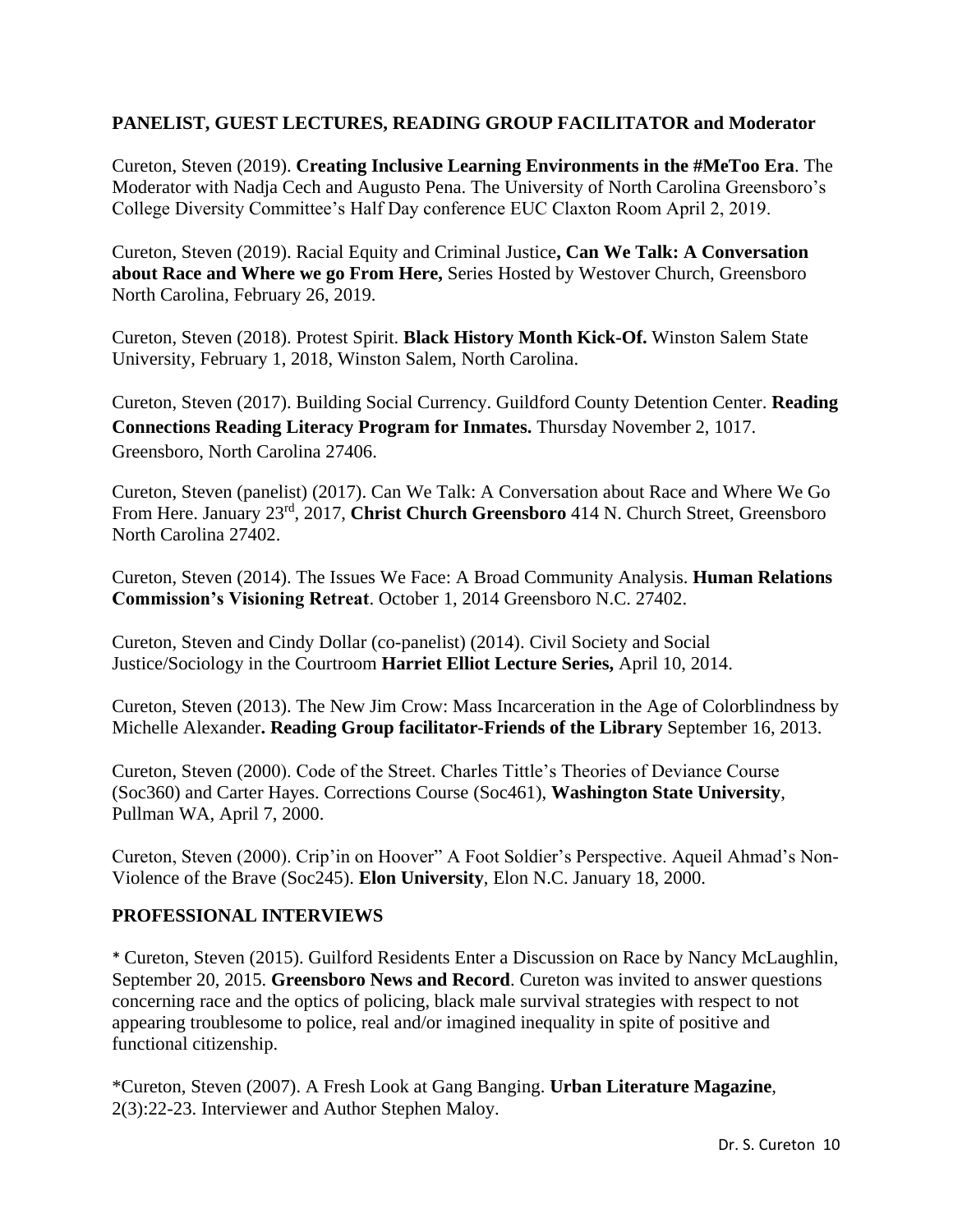### **RESEARCH GRANTS**

Cureton, Steven (2019). Global Engagement Course Development Award. Sociology 364: African-American Social Thought, Speaking Intensive Course. International Programs for Academic Year 2018-2019, **Amount 500.00 (Funded)**.

Cureton, Steven (2018). Greensboro NSF I-Corps Grant. Amount 2,000-5,000 (Not Funded)

Cureton, Steven (2018). Open Education Mini-Grant Initiative. The University of North Carolina at Greensboro, **Amount 1,000 (Funded)**

Cureton, Steven (2012). Containment and General Strain Theoretical Implications for Family Dynamics and Family Process on Behavioral Outcomes. **William T. Grant Foundation 600,000. (Not Funded)**

Cureton, Steven (2002). The University of North Carolina at Greensboro, Undergraduate Research Assistant Award **(Grant Awarded \$1,500).** Funded Rochelle Bellamy for 2003-2002.

Humphrey, Jack and Cureton, Steven (2002). Guilford County's Managing Access for Juvenile Offender Resources and Services (MAJORS). **(Grant Awarded \$273,500).**

Humphrey, Jack and Cureton, Steve (2001) Guilford County's Managing Access for Juvenile Offender Resources and Services (MAJORS). **(Grant Awarded \$276,500).**

Humphrey Jack and Cureton, Steven (2000). Guilford County's Managing Access for Juvenile Offender Resources and Services (MAJORS). **(Grant Awarded \$206,750).**

Cureton, Steven (2000) (NCOVR). National Consortium on Violence Research Initiative Fund: For Ethnographic Research on South Central Los Angeles' Hoover Crips. **(Grant Awarded \$3,950).**

## **PROFESSIONAL ACTIVITY**

2014-2015: Consultant for Human Relations Study 2014, City of Greensboro

2013: Assistant Director Literacy Afterschool Program Hunter Elementary

2012-2013: Community Project Data Analyst, Reading Connections, Leadership Greensboro

2006-2008: Researcher Representing the Department of Sociology, **Partnering to End Chronic Homelessness in Guilford Count, High Point and Greensboro**.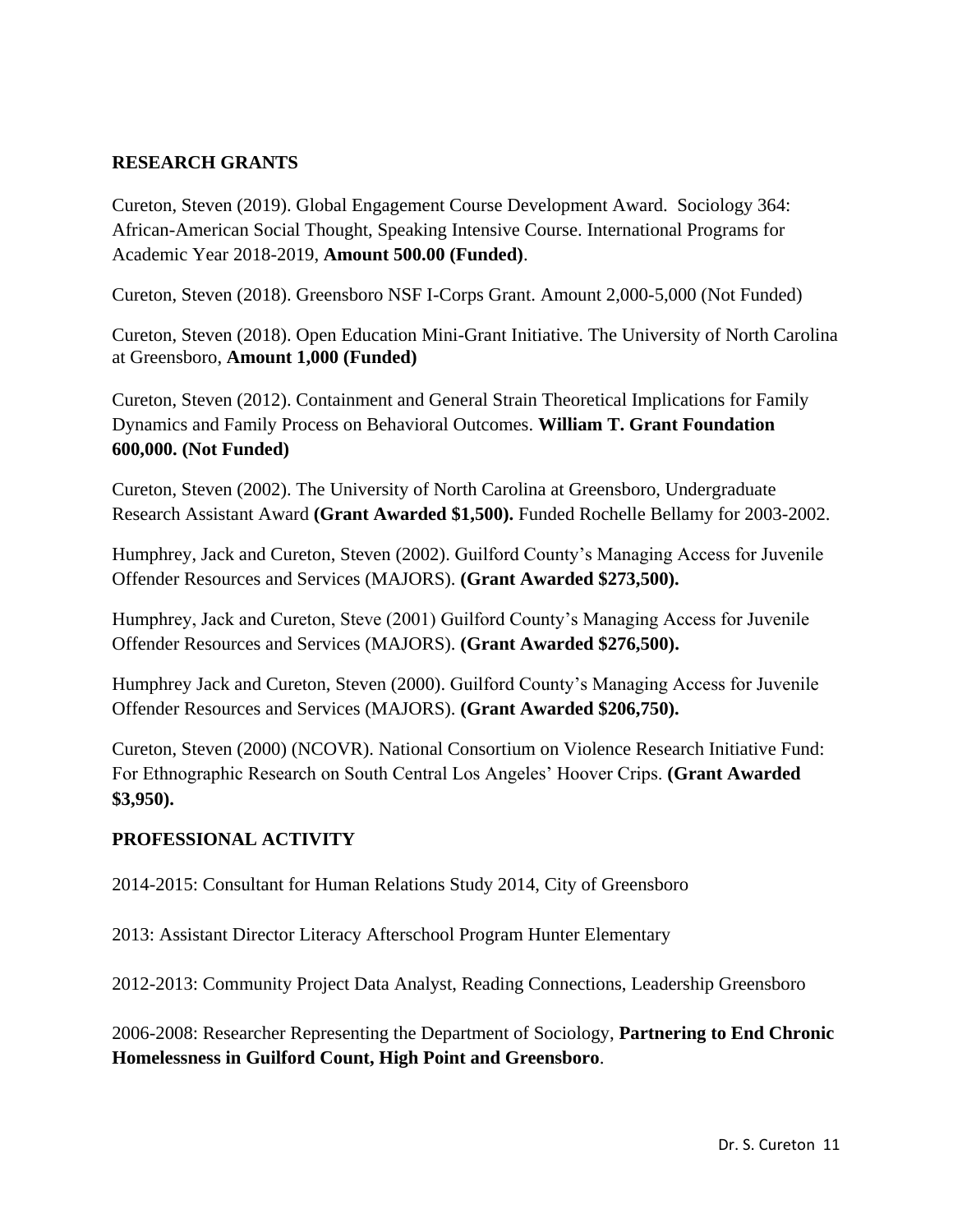2000-2004: Research Consultant for Principal Investigator, Dr. James Frabutt "Project Safe Neighborhoods" The Center for the Study of Social Issues, the University of North Carolina at

## **PROFESSIONAL ACTIVITY (\*Post-tenure)**

Greensboro. Research partner for the United States Attorney's Office-Middle District of North Carolina.

1998-2003: Guilford County Mental Health" Managing Access for Juvenile Offender Resources and Services (MAJORS) Advisory Board, Greensboro N.C.

2000-2002: North Carolina State University, Department of Sociology and Anthropology, Preparing Future Faculty (PFF) Steering Committee Member and Mentor. Funded by **The American Sociological Association**.

2000-2002: North Carolina State University, Department of Sociology and Anthropology, Preparing Future Faculty (PFF) Program Evaluation Committee Member and Mentor. Funded by **The American Sociological Association**.

2001: American Society of Criminology, Division Chair for Race and Ethnicity.

2001: Sankore Educational Foundation Incorporated. Academic Advisory Board Member. Non-Profit Organization designed to address religious, gender, ethnic and class inequalities in higher education in African Universities.

1999: The Southern Sociological Society's Committee on Racial and Ethnic Minorities (CREM).

# **EDITORIAL CONSULTATION**

*Critical Criminology (Editorial Board Member) Journal of Gang Research (Editorial Board Member) Journal of Black Masculinity (Editorial Board Member) Oxford Research Encyclopedia of Criminology and Criminal Justice Sociological Inquiry Journal of African-American Studies Criminology Social Problems Journal of Criminal Justice Social Forces*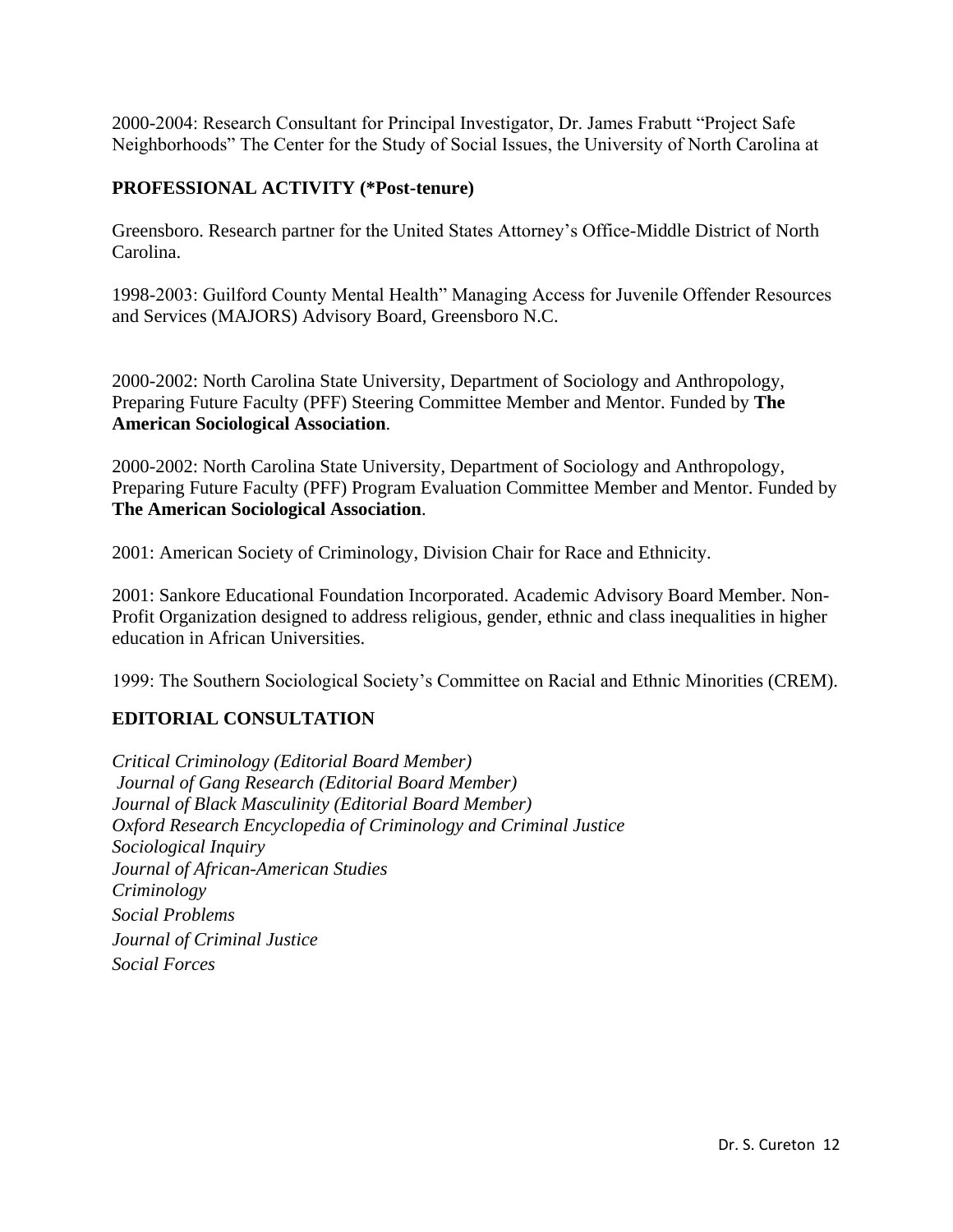## **EDITORIAL CONSULTATION (BOOK MANUSCRIPT REVIEWS)**

2019 **Black in America: The Paradox of the Color Line,** by Branch, E., and Jackson, C., Polity Press.

2001 Deviant Behavior 6<sup>th</sup> Edition. Alex Thio. Massachusetts: Allyn and Bacon.

2000 **Juvenile Delinquency: A Sociological Approach**. 4<sup>th</sup> Edition. Jack Bynum and William Thompson. Massachusetts: Allyn Bacon.

# **READER/SOCIOLOGICAL CONTENT EVALUATOR FOR MOVIE/EPISODES (\*Posttenure)**

\*Bobo, Philip (2015). Writer and director of **All or Nothing** (12 episodes) [\(eliph02@hotmail.com\)](mailto:eliph02@hotmail.com).

\*Bobo, Philip (2014). Writer and director of **Play Hard Die Young** (movie script) (eliph02@hotmail.com).

## **ORGANIZATIONAL PARTICIPATION**

2017 and 2014: North Carolina Sociological Association 2017: Association of Blacks in Higher Education 2016, 2015, and 2012: North Carolina Criminal Justice Association 2014: Association of Black Sociologists 2006 and 2007: American Society of Criminology 2000 through 2002: American Sociological Association-Preparing Future Faculty 1998 and 2000: American Society of Criminology-Division on the People of Color and Crime 1999: Southern Sociological Society 1997: American Society of Criminology-Student Affairs Committee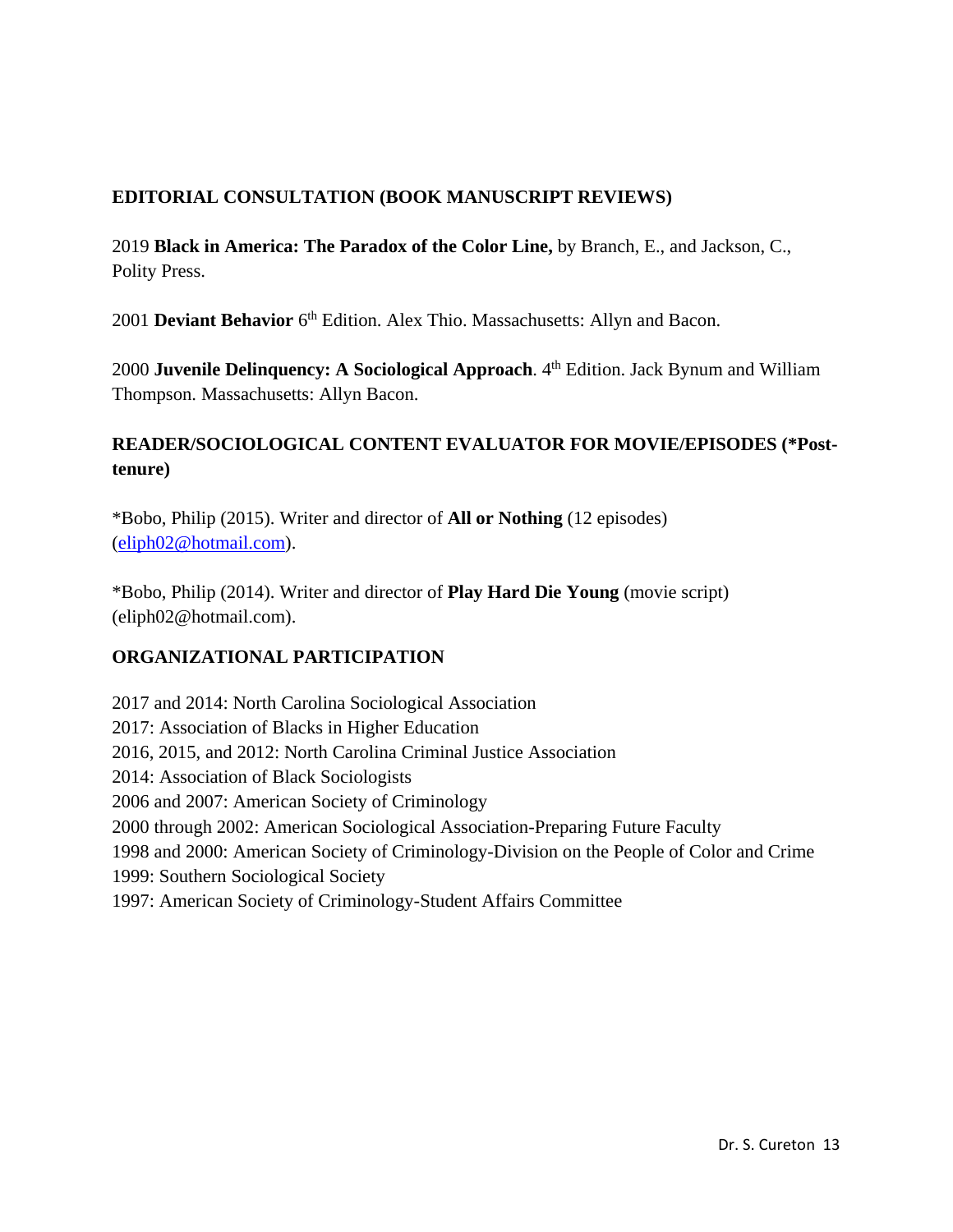## **SERVICE TO THE UNIVERSITY**

2016-2018: Campus Police Advisory Sub-committee of the Chancellor's Advisory Committee for Equity, Diversity and Inclusive Excellence 2015-2017: UNCG Fraternity and Sorority Life Task Force 2015-2016: UNCG Values Committee 2014-2017: UNCG Advisory Council on Intercollegiate Athletics (ACIA) Chancellor's Advisory Committee 2003-2008: UNCG Advisory Council on Intercollegiate Athletics (ACIA) Chancellor's Advisory **Committee** 2002-2003: Faculty Senator 2002-2003: Faculty Grievance Committee 2000-2002: Academic Integrity Committee

# **SERVICE TO THE COLLEGE**

2019-Present: Promotion and Tenure Committee 2017-2019: College Diversity Committee 2018-2019: Diversity Dean's Award Sub-committee 2018: College of Arts and Sciences Activity Insight Pilot Program 2003-2005: African-American Studies Advisory Committee

# **SERVICE TO THE DEPARTMENT**

2018: Graduate Research and Creativity Expo Judge for the Sociology Department 2018: Search Committee Chair: Visiting Assistant Professor 2017-2018: Search Committee (Criminology Concentration) 2017: Department Head Search Committee 2016: Work Load Policy Committee 2014-2015: Executive Committee Member for Department Head Ken Allan 2013-2014, 2018: Post Tenure Review Committee 2013-2014: Search Committee (Criminology Concentration) 2002-present: Peer Evaluation Committee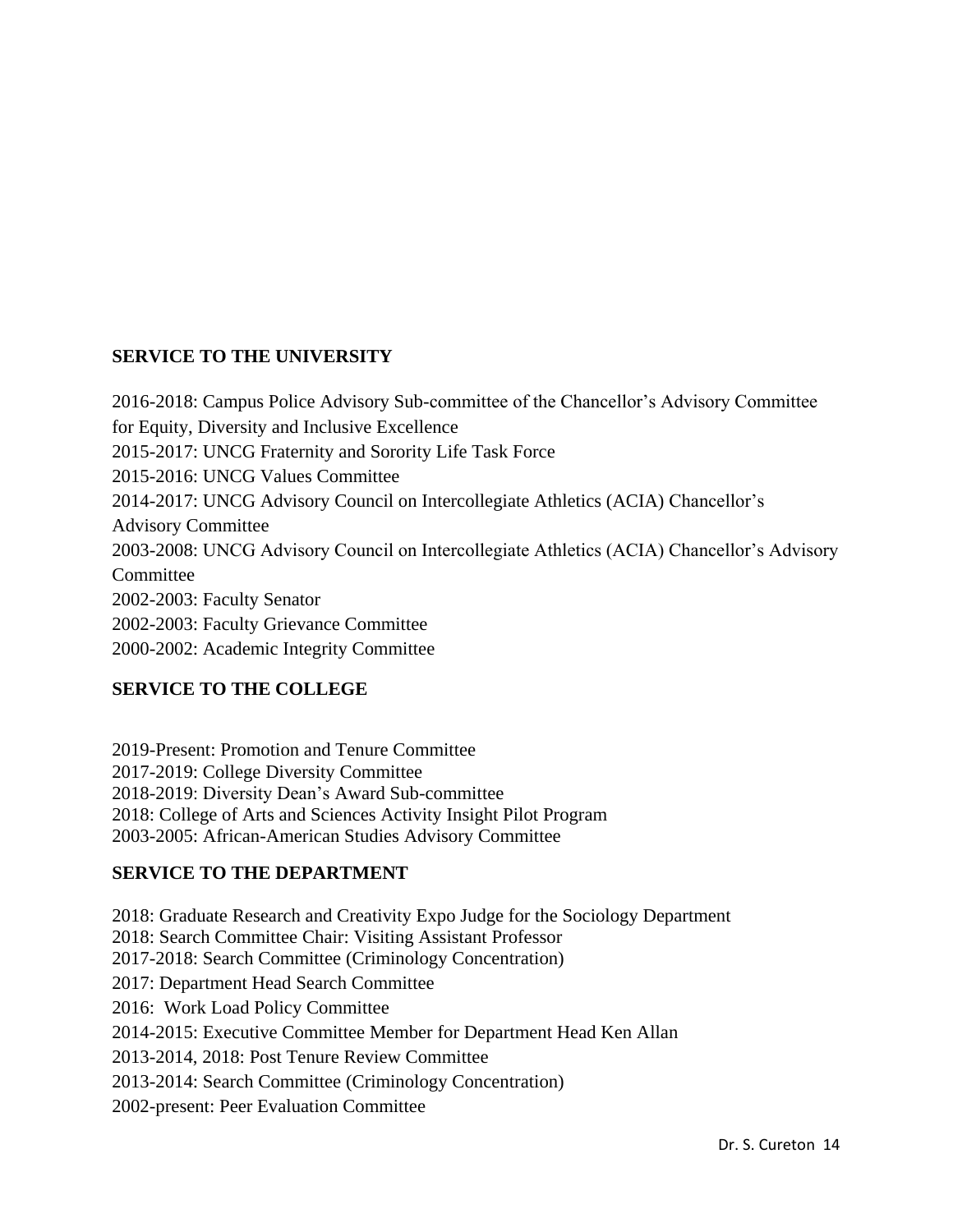2002-present: Annual Review Committee 2009-2013: Graduate Director and Served one year term 2016-2017 1997-present: Criminology Concentration Committee 2008-Current: Graduate Curriculum Committee 2007-2008: Department Colloquium Committee Chair; Death Penalty Debates: Hosted Michael L. Radelet. 2007-Current: Promotion and Tenure Committee. 2002-2003: Search Committee for Sociologist/Criminology Position 2001-2002: Alpha Kappa Delta Advisor

## **SERVICE TO THE DEPARTMENT**

1997-2002: Teaching Evaluation Committee

## **SERVICE TO COMMUNITY**

2013: Assistant Director/Counselor: Literacy for African-American Males. Hunter Elementary

2012-2013- Reading Connections Adult Literacy Program for Guilford County; Director: Jennifer Gore Member of Leadership Greensboro Team (Amy Speas, Merrill Seyler and Phillip Craft), provided evaluation and reconstruction of quantitative surveys for tutors, students, and community partners. Also conducted focus groups in order to provide quantitative and qualitative data on ways to improve the organizations tutor and student drop-out rates.

2006: Task Force on Ending Homelessness, Guilford County, Greensboro and High Point. Data Analysis Subcommittee with Nancy Hunter and Nancy Heard. The Result was a publication, **Partnering to End Chronic Homelessness in Guilford County, High Point and Greensboro.** Prepared by the Guilford County Greensboro/High Point Task for on Ending Homelessness. **Dr. Cureton is quoted on page 9 of the publication.**

## **SERVICE TO LEGAL PROFESSION/LEGAL CONSULTANT**

*Consultant and/or Retained as a Gang Expert Researcher and/or Witness for Capital Murder and Civil Discrimination Cases: The following are instances where I was contacted and provided consultation, analysis and/or in-depth evaluation of police reports, and life course situations that impact a client's criminality, criminal behavior and gang associations with respect to an offense that carried a severe penalty of prison time or the death penalty. With respect to cases involving racial bias/discrimination my duties include serving as a liaison for families and research and expert consultant for a law firm.*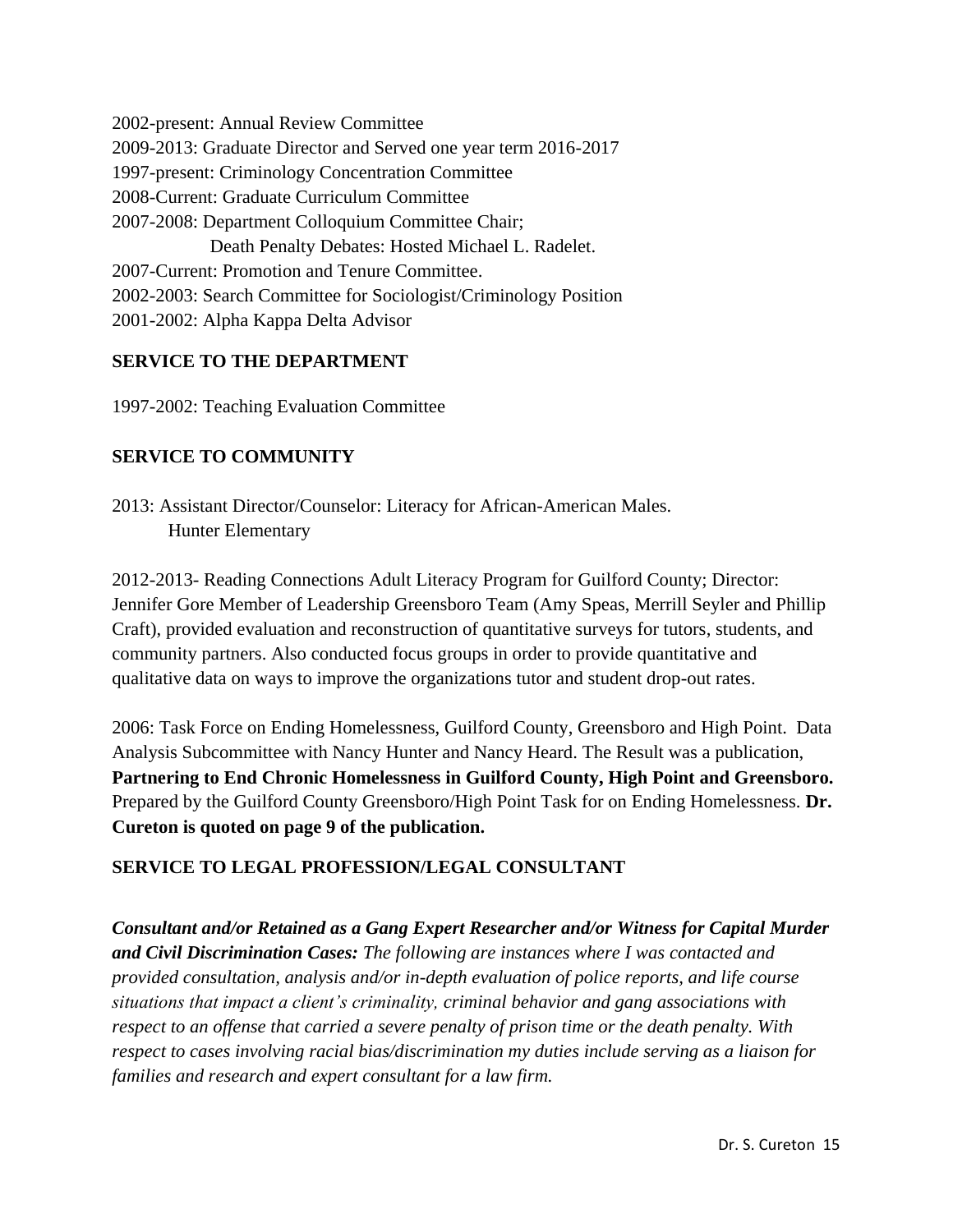## **SERVICE TO LEGAL PROFESSION/LEGAL CONSULTANT (\*Post-tenure)**

2018-Current: Representing James Hasty, President Allied Fuel 2400 Harbor Ave SW Suit 100 Seattle Washington, Case involving a Minority Owned Business vs REG, and a prime fuel dispensary company.

2018-Current: Marianne Jones, Attorney at Law Jones Law Office PLLC, Bellevue Washington 98004. Regarding the matter of Hill, Ifanse, and Kross v. Bellevue School District 405. Phone (206)730-8094. Civil Discrimination Case against the Bellevue School District and Washington Interscholastic Activities Association (WIAA).

## **SERVICE TO LEGAL PROFESSION/LEGAL CONSULTANT**

2019: Rob Heroy and Damon Cheston; Goodman, Carr, Laughrun, Levine and Greene PLLC. Suite 602 Cameron Brown Building 301 South McDowell Street. Charlotte, NC 28204.

2019: Harold Pope: Wright, Worley, Pope, Ekster and Moss, PLLC 706 N. Madison St. Whiteville, NC, 28472 (910)640-0876

2019: Michael Ramos; 5101 Sellers Rd. Shallotte, NC 28470; (910)-754-7557

2016-2017: Mark Hayes, Attorney at Law 101 South Elm Street Suite 142 Greensboro NC 27402; Phone (336) 707-6427 and Todd Allen Smith, 110 South Maple Street, Suite B Graham, NC 27253; Phone (336)222-7735.

2010-2011: Lisa McDermott, McDermott Investigations Inc. P. O. Box 212979, Royal Palm Beach, FL 33421 Phone: (561)-758-1300.

2010-2011: Wally Paramore III P.O. Box 215 Jacksonville, NC 28541-0215. Phone: (910)330-7766 or (910)347-1800.

2008-2010: Richard Lasting and Amy Jacks 315 E. 8<sup>th</sup> St. #801 Los Angeles California 90014. Phone: Cell: (310)429-6407; Work (213)489-9025.

2008-09: Mr. Timothy Morris and Karen Lamm; Morris and Lee, P.A. 102 B South 12<sup>th</sup> Street P.O. Box 794 Erwin, N.C. 28339. Phone: (910) 897-2105 Hoke County Case (6-10-2008)

2006 Assistant District Attorney Amelia Knauff; 2842 Bason Road Mebane, N.C. 27302 Phone: (336) 438-1110 Alamance County Case.

## **THE UNIVERSITY OF NORTH CAROLINA AT GREENSBORO STUDENT GROUP ADVISOR (a pre-tenure and post-tenure service)**

The Alpha Delta Zeta Chapter of Omega Psi Phi Fraternity Incorporated: Instrumental in Chartering the Undergraduate Chapter on the Campus of the University of North Carolina at Greensboro July 22, 2004 and served as advisor from 2004 through 2014. I was awarded advisor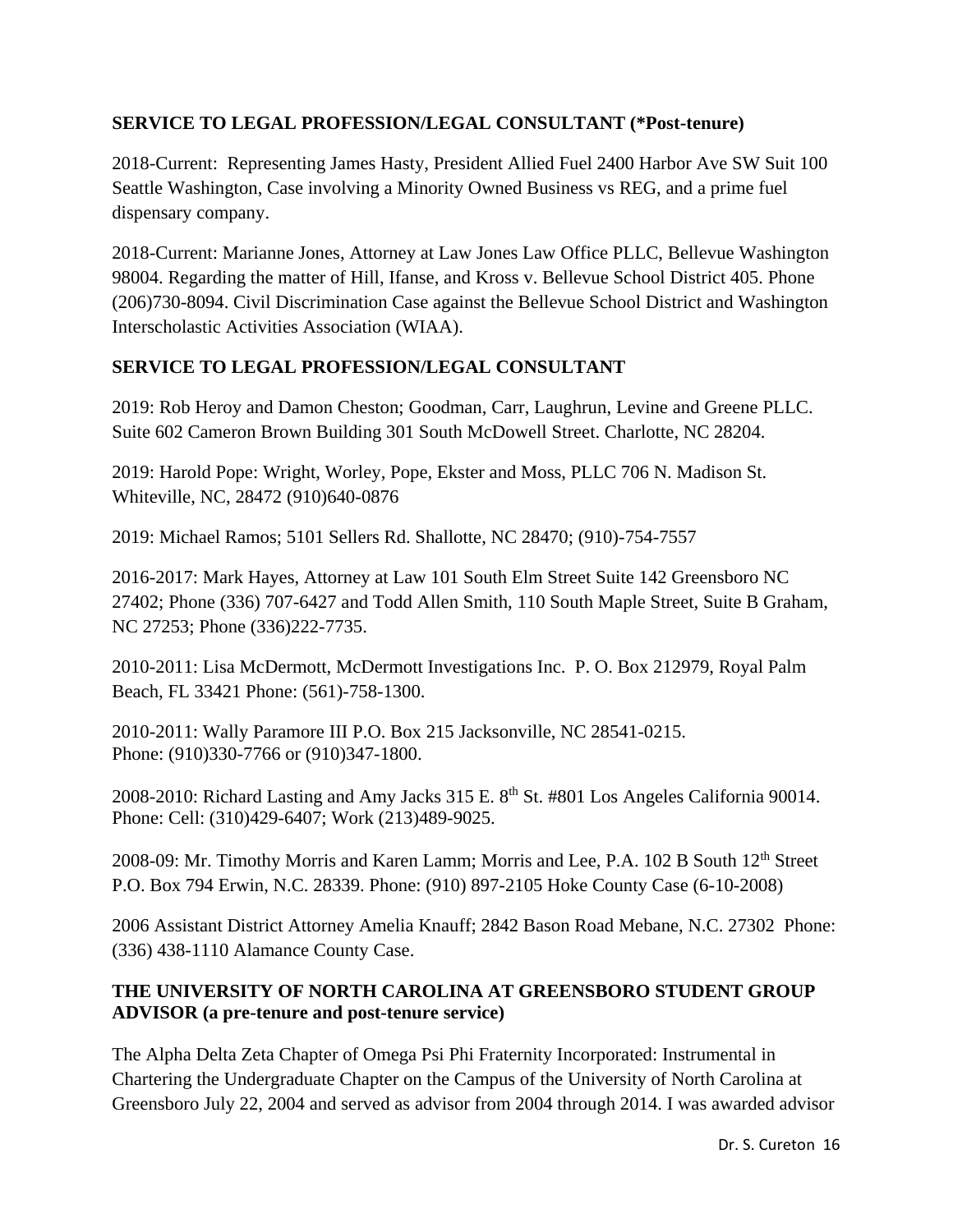of the year from the Office of Fraternity and Sorority Life, The University of North Carolina at Greensboro in 2012. I have signed on to co-advise with Matthew McKay 2018-Current.

#### **STUDENT COMMITTEES Dissertation Committee**

- 2017 Candidate: Willette Middleton Department of Kinesiology (Finished fall 2019) Chair: Dr. Martinek Committee Members: Cathy Ennis, Leandra Bedini, and Steven Cureton
- 2013 Candidate: Lawanda Wallace (finished spring 2013) Chair: Dr. Kathleen Casey and Co-Chair: Dr. Svi Shapiro Committee Member: Dr. Steven Cureton, and Dr. Jewel Cooper,
- 2003 Candidate: Althea Truesdale (finished spring 2007) Chair: Dr. Ceola Ross Baber Committee Members: Dr. Johnetta B. Cole, Dr. Jewell Cooper and Dr. Steven Cureton

#### **STUDENT COMMITTEES Dissertation Committee**

- 2002 Candidate: Kazuko Matsuda-School of Education (finished spring 2008). Chair: Dr. Marilyn Friend Committee Members: Dr. Ada Vallecorsa, Dr. Leila Villaverde, Dr. Pamela Barker and Dr. Steven Cureton
- 2001 Candidate: Jean Baldwin (finished spring 2001) Chair: Dr. Ceola Ross Baber Committee Members: Dr. Gerald Ponder, Dr. Gloria Boutte, and Dr. Steven Cureton

#### **STUDENT COMMITTEES Thesis Committee (\*Post-tenure)**

- 2016 Candidate: Dominick Hand (completed May 2018) Chair: Dr. Steven Cureton Members: Dr. Shelly Brown-Jeffy and Dr. Sarah Daynes
- 2014 Candidate: Britney Dent (failed to complete capstone thesis) Chair: Dr. Steven Cureton Members: Dr. Shelly Brown-Jeffy and Dr. Cindy Dollar
- 2014 Candidate: Jacinda Evans (finished spring 2016) Chair: Dr. Steven Cureton Members: Dr. Steve Kroll-Smith and Dr. Shelly Brown-Jeffy
- 2009 Candidate: Mary Kristen Hefner (finished spring 2009) Chair: Dr. Saundra Westervelt Member: Dr. Steven Cureton and Dr. Gwen Hunnicutt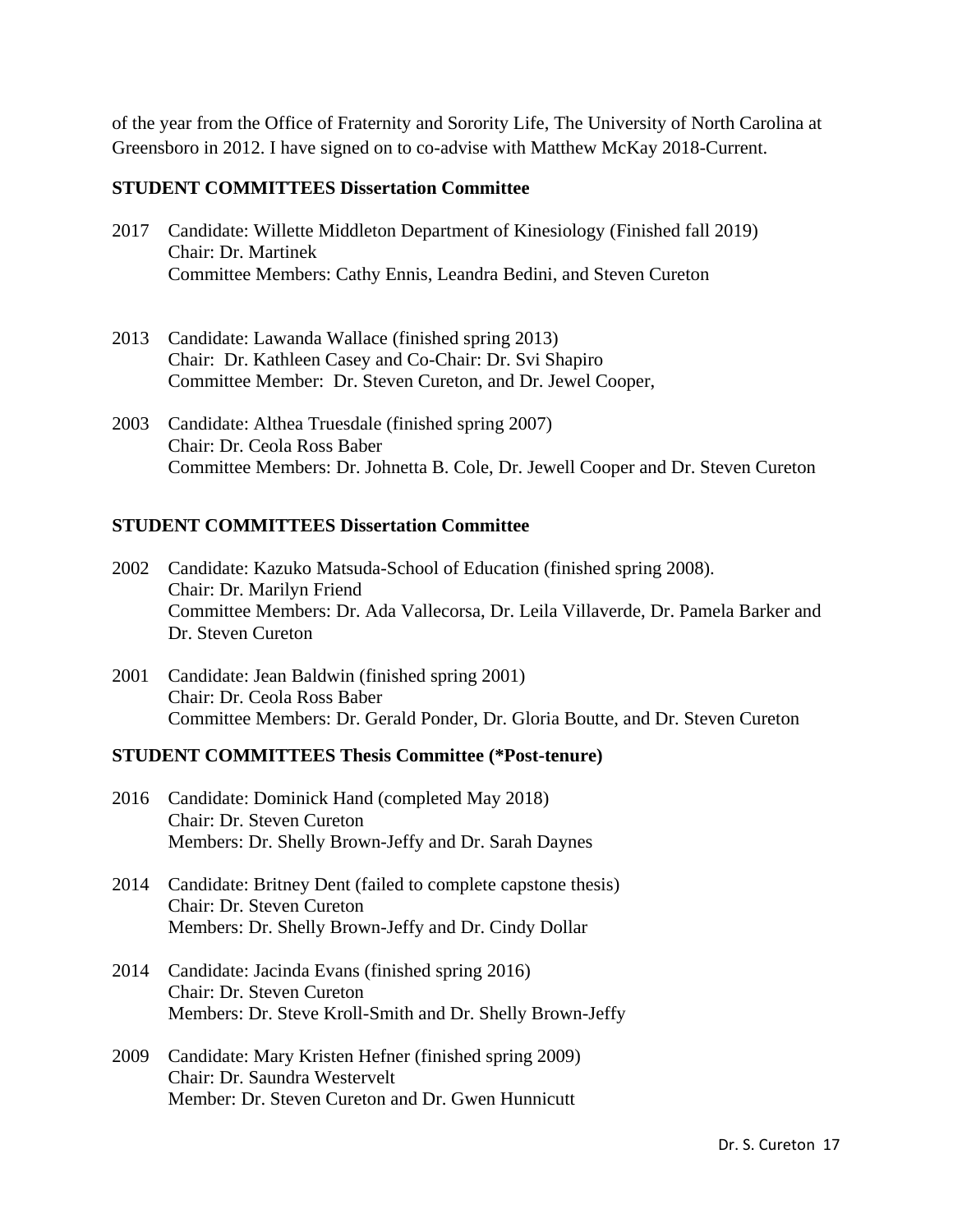| 2006 Candidate: Sabrina Dawkins (finished spring 2008) |
|--------------------------------------------------------|
| Chair: Dr. Steven Cureton                              |
| Member: Dr. David Mitchell and Dr. Ken Allan.          |

- 2006 Candidate: Robert Solomon (finished spring 2008) Chair: Dr. Steven Cureton Members: Dr. Shelly Brown-Jeffy and Dr. Steve Kroll-Smith
- 2001 Candidate: Kendall Jasper (finished 2008) Chair: Dr. Nelson-Gray Committee Members: Dr. Arthur Anastapolous and Dr. Steven Cureton
- 2000 Candidate: Barbara Payton Andrews (finished spring 2003) Chair: Dr. Steven Cureton Committee Members: Dr. Saundra Westervelt and Dr. Ken Allan

#### **STUDENT COMMITTEES Non-Thesis/Internship Option**

- 2016 Candidate: Jordan McIntosh (finished spring 2016) Chair: Dr. Steven Cureton Member: Dr. Cindy Dollar
- 2016 Candidate: Bianka Ruiz (finished spring 2016) Chair: Dr. Steven Cureton Member: Dr. Gwen Hunnicutt
- 2015 Candidate: Melissa Estler (finished spring 2016) Chair: Dr. Julie Brown Member: Dr. Steven R. Cureton
- 2013 Candidate: Emily Dobbins (finished spring 2016) Chair: Dr. Saundra Westervelt Member: Dr. Steven Cureton
- 2008 Candidate: Yolanda McDowell (finished spring 2008) Chair: Dr. Steven Cureton Member: Dr. Saundra Westervelt
- 2005 Candidate: Kristy Humble (finished spring 2006) Chair: Dr. Gwen Hunnicutt Member: Dr. Steven Cureton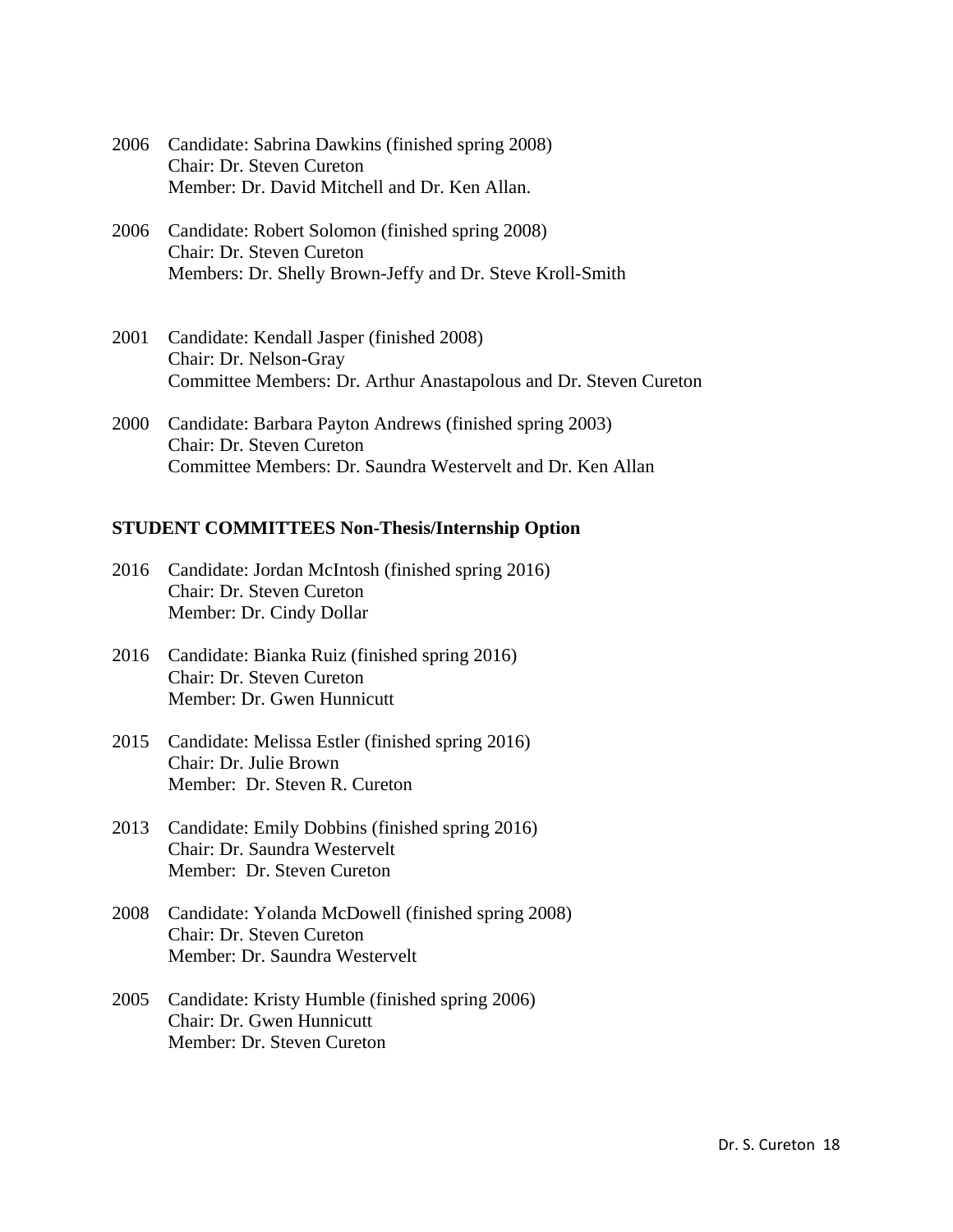Candidate: Damien Williams (finished spring 2002) Chair: Dr. Saundra Westervelt Committee Member: Dr. Steven Cureton

### **COURSES TAUGHT**

- Soc 222: Sociology of Deviant Behavior
- Soc 350: Juvenile Delinquency
- Soc 364: African-American Social Thought (SI)
- Soc 390: African-American Perspectives on Crime (SI)
- Soc 425: Contemporary Gangs in America (WI)

Soc 601: Sociology/Criminology Seminar

Soc 621: Advanced Juvenile Delinquency

### **INDEPENDENT STUDIES**

- Fall-Sociology 497: Black Masculinity in a Patriarchal Society and Campus Setting
- Fall-Sociology 497: Participation in Gangsterism
- Spring-Sociology498: Race Legacy, Fraternalism and Black Gangsterism
- 2011 Spring –Sociology 497: Service Learning and Fraternity Connections
- Fall-Socciology497: Surviving on a Predominantly White Campus
- Fall-Sociology 497: The Writings of Malcolm X
- Fall-Sociology 497: The Spiritual Psyche of Black Men
- Spring-Sociology 497: Teen Killers
- Fall-Sociology 497: Child Murderers
- Fall-Sociology 497: Exploring Black Feminism and Black Masculinity
- Fall-Sociology 497: The Situational Circumstances Predicting Gang Involvement
- Fall-Sociology 497: Black Male/Black Female Relationships
- Fall-Sociology 497: The Hip Hop Cultural Phenomenon
- Spring-Sociology 497: The Criminal Justice System in Black and White
- Spring-Sociology 497: Malcolm X, Black Muslims and the Nation of Islam
- Spring-Sociology 497: The System in Black and White
- Fall-Sociology 497: The Socialization of the Black Male
- Fall-Sociology 497: The Spirituality of Black Males
- Fall-Sociology 497: Incarcerated in America
- Spring-Sociology 497: Deviant Subcultures and Street Elites
- Spring-Sociology 497: Serial Killers
- Fall-Sociology 497: Death Penalty Issues
- Fall-Sociology 497: The Nature and Extent of Infidelity
- Spring-Sociology 497: Deterrence and Juvenile Delinquency